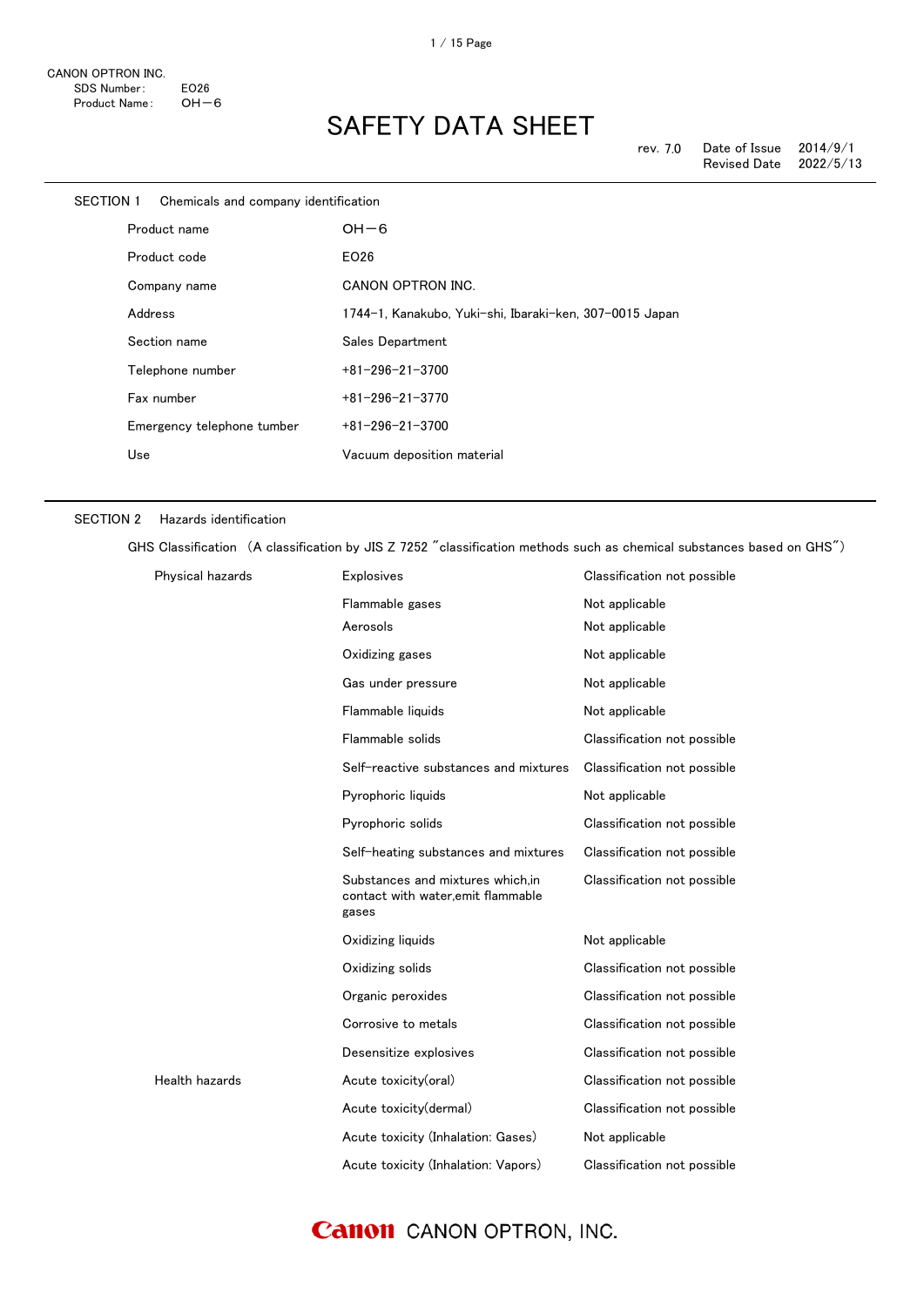|                       | Acute toxicity (Inhalation: Dusts and<br>mists)                                    | Classification not possible |
|-----------------------|------------------------------------------------------------------------------------|-----------------------------|
|                       | Skin corrosion/irritation                                                          | Classification not possible |
|                       | Serious eye damage/eye irritation                                                  | Classification not possible |
|                       | Respiratory sensitization                                                          | Classification not possible |
|                       | Skin sensitization                                                                 | Category 1                  |
|                       | Germ cell mutagenicity                                                             | Classification not possible |
|                       | Carcinogenicity                                                                    | Category 2                  |
|                       | Reproductive toxicity                                                              | Classification not possible |
|                       | Reproductive toxicity, effects on or via  Classification not possible<br>lactation |                             |
|                       | Specific target organ toxicity(single<br>exposure)                                 | Classification not possible |
|                       | Specific target organ toxicity (repeated<br>exposure)                              | Category 1                  |
|                       | Aspiration hazard                                                                  | Classification not possible |
| Environmental hazards | Hazardous to the aquatic environment<br>Short-term(acute)                          | Classification not possible |
|                       | Hazardous to the aquatic environment<br>Long-term(chronic)                         | Classification not possible |
|                       | Hazardous to the ozone layer                                                       | Classification not possible |
| Label elements        |                                                                                    |                             |
| hazard Pictograms     | Exclamation<br><b>Health Hazard</b>                                                |                             |
|                       |                                                                                    |                             |

Signal word **Danger** 

Dangerous goods hazard information

May cause an allergic skin reaction. Suspected of causing cancer. Causes damage to organs through prolonged or repeated exposure Respiratory organs.

### **Canon** CANON OPTRON, INC.

感嘆符 健康有害性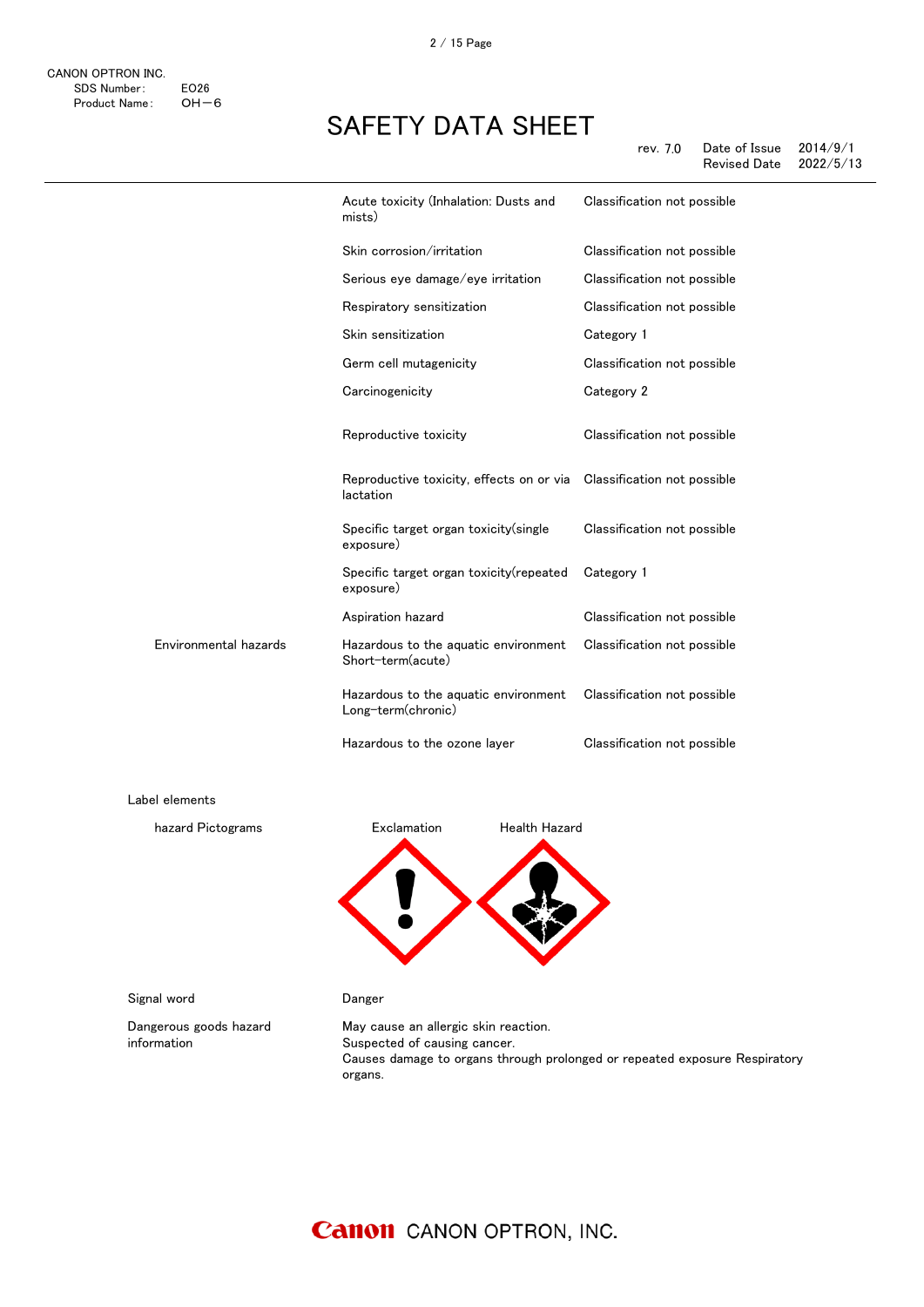CANON OPTRON INC. SDS Number: EO26<br>Product Name: OH-6 Product Name:

## SAFETY DATA SHEET

| Precautionary statements |                                                                                                                                                                                                                                                                                                                                                                                                                                                                                        |
|--------------------------|----------------------------------------------------------------------------------------------------------------------------------------------------------------------------------------------------------------------------------------------------------------------------------------------------------------------------------------------------------------------------------------------------------------------------------------------------------------------------------------|
| [Safety measures]        | Obtain special instructions before use.<br>Do not handle until all safety precautions have been read and understood.<br>Do not breathe dust/fume/gas/mist/vapours/spray.<br>Avoid breathing dust/fume/gas/mist/vapours/spray.<br>Wash hands thoroughly after handling.<br>Do not eat, drink or smoke when using this product.<br>Contaminated work clothing should not be allowed out of the workplace.<br>Wear Protective glovess/protective clothing/eye protection/face protection. |
| [First-aid measures]     | IF ON SKIN: Wash with plenty of soap and water.<br>IF exposed or concerned: Get medical advice/attention.<br>Get medical advice/attention if you feel unwell.<br>Specific treatment.<br>If skin irritation or rash occurs: Get medical advice/attention.<br>Take off contaminated clothing and wash it before reuse.                                                                                                                                                                   |
| [Storage]                | Store locked up.                                                                                                                                                                                                                                                                                                                                                                                                                                                                       |
| [Disposal]               | Dispose of contents/container in accordance with national regulations.                                                                                                                                                                                                                                                                                                                                                                                                                 |
| 【Other hazards】          |                                                                                                                                                                                                                                                                                                                                                                                                                                                                                        |

#### SECTION 3 Composition/information on ingredients

| Substance/Mixture                       | Mixture         |                |         |  |
|-----------------------------------------|-----------------|----------------|---------|--|
| Chemical name                           | Zirconium oxide | Titanium oxide | Niobium |  |
| Chemical formula                        | ZrO2            | TiO2           | Nb      |  |
| Concentration or concentration<br>range | 99.9<           |                |         |  |

| CAS No.                 | $1314 - 23 - 4$                                                                                                                   | $13463 - 67 - 7$      | 17440-03-1 |
|-------------------------|-----------------------------------------------------------------------------------------------------------------------------------|-----------------------|------------|
| <b>TSCA Inventry</b>    | Zirconium oxide (ZrO2)                                                                                                            | Titanium oxide (TiO2) | Niobium    |
| EINECS number           | $215 - 227 - 2$                                                                                                                   | 236-675-5             | 231-113-5  |
| Radioactive information | Radioactive substances are not used as the material. Therefore, there is no<br>reason that ionizing radiation would be generated. |                       |            |

#### SECTION 4 First aid measures

| Inhalation   | Remove person to fresh air and keep comfortable for breathing.<br>Get medical advice/attention if you feel unwell.                                                                                                  |
|--------------|---------------------------------------------------------------------------------------------------------------------------------------------------------------------------------------------------------------------|
| Skin contact | Take off immediately all contaminated clothing. Rinse affected areas with<br>water/shower.<br>IF ON SKIN: Wash with plenty of soap and water.<br>If skin irritation or rash occurs: : Get medical advice/attention. |
| Eye contact  | Rinse cautiously with water for several minutes. Remove contact lenses, if<br>present and easy to do. Continue rising.<br>If eye irritation persists: Get medical advice/attention.                                 |

#### 3 / 15 Page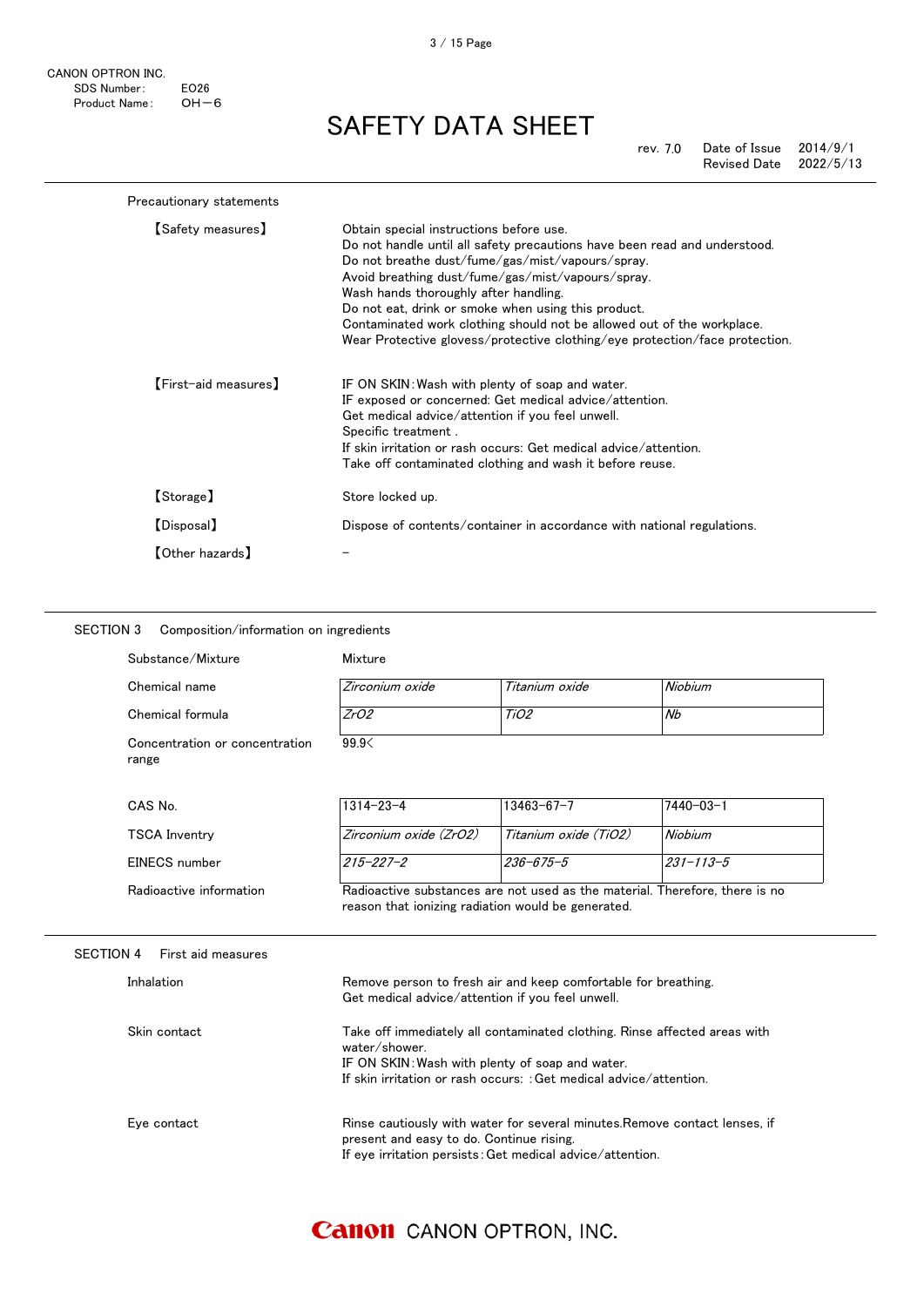rev. 7.0 Date of Issue 2014/9/1

|                  |                                                                            | Revised Date<br>2022/5/13                                                                                                                                                                                                  |
|------------------|----------------------------------------------------------------------------|----------------------------------------------------------------------------------------------------------------------------------------------------------------------------------------------------------------------------|
|                  | Ingestion                                                                  | Rinse mouth.<br>Get medical advice/attention.                                                                                                                                                                              |
|                  | Most important symptoms and<br>effects, both acute and delayed             | No data available                                                                                                                                                                                                          |
|                  | Protection of first aiders                                                 | Rescuers, wear suitable protective equipment as the situation demands.                                                                                                                                                     |
|                  | Special precautions for physicians                                         | No data available                                                                                                                                                                                                          |
| <b>SECTION 5</b> | Firefighting measures                                                      |                                                                                                                                                                                                                            |
|                  | Suitable extinguishing media                                               | This product itself is not flammable.                                                                                                                                                                                      |
|                  | Unsuitable extinguishing media                                             | No data available                                                                                                                                                                                                          |
|                  | Specific hazards                                                           | No data available                                                                                                                                                                                                          |
|                  | Specific extinguishing methods                                             | In the case of a fire in the periphery, the portable container is quickly moved to a<br>safe place.                                                                                                                        |
|                  | Special protective equipment for<br>firefighters                           | Wear suitable protective equipment (gloves, glasses and a mask) in fire-fighting.                                                                                                                                          |
| <b>SECTION 6</b> | Accidental release measures                                                |                                                                                                                                                                                                                            |
|                  | Personal precautions, protective<br>equipment, and emergency<br>procedures | Protection equipment (specified as those in which the properties of the product<br>are suitable) worn during operation so that airborne droplets, etc., do not adhere<br>to the skin and dusts and gases are not absorbed. |
|                  | Environmental precautions                                                  | The leakage may not directly flow into rivers or sewage.                                                                                                                                                                   |
|                  | Methods and material for<br>containment and cleaning up                    | The leaked material is scooped up, or swept up and gathered to be recovered in<br>a paper bag or a drum.<br>After recovery, a small amount of the residue is absorbed in sediment, sawdust,<br>etc.                        |
|                  | Secondary disaster prevention<br>measures                                  | No data available                                                                                                                                                                                                          |
| <b>SECTION 7</b> | Handling and storage                                                       |                                                                                                                                                                                                                            |
|                  | Precautions for safe handling                                              |                                                                                                                                                                                                                            |
|                  | Technical measures                                                         | Take measures for equipment as described in "8. Exposure controls/personal<br>protection" and wear protective equipment.                                                                                                   |
|                  | Safety handling precautions                                                | Handling work must be practiced in a room where there is a local or total<br>ventilation facility.                                                                                                                         |
|                  | Avoidance of contact                                                       | Refer to "10. Stability and reactivity."                                                                                                                                                                                   |
|                  | Hygiene measures                                                           | Wash hands thoroughly after handling.<br>Do not eat, drink or smoke when using this product.                                                                                                                               |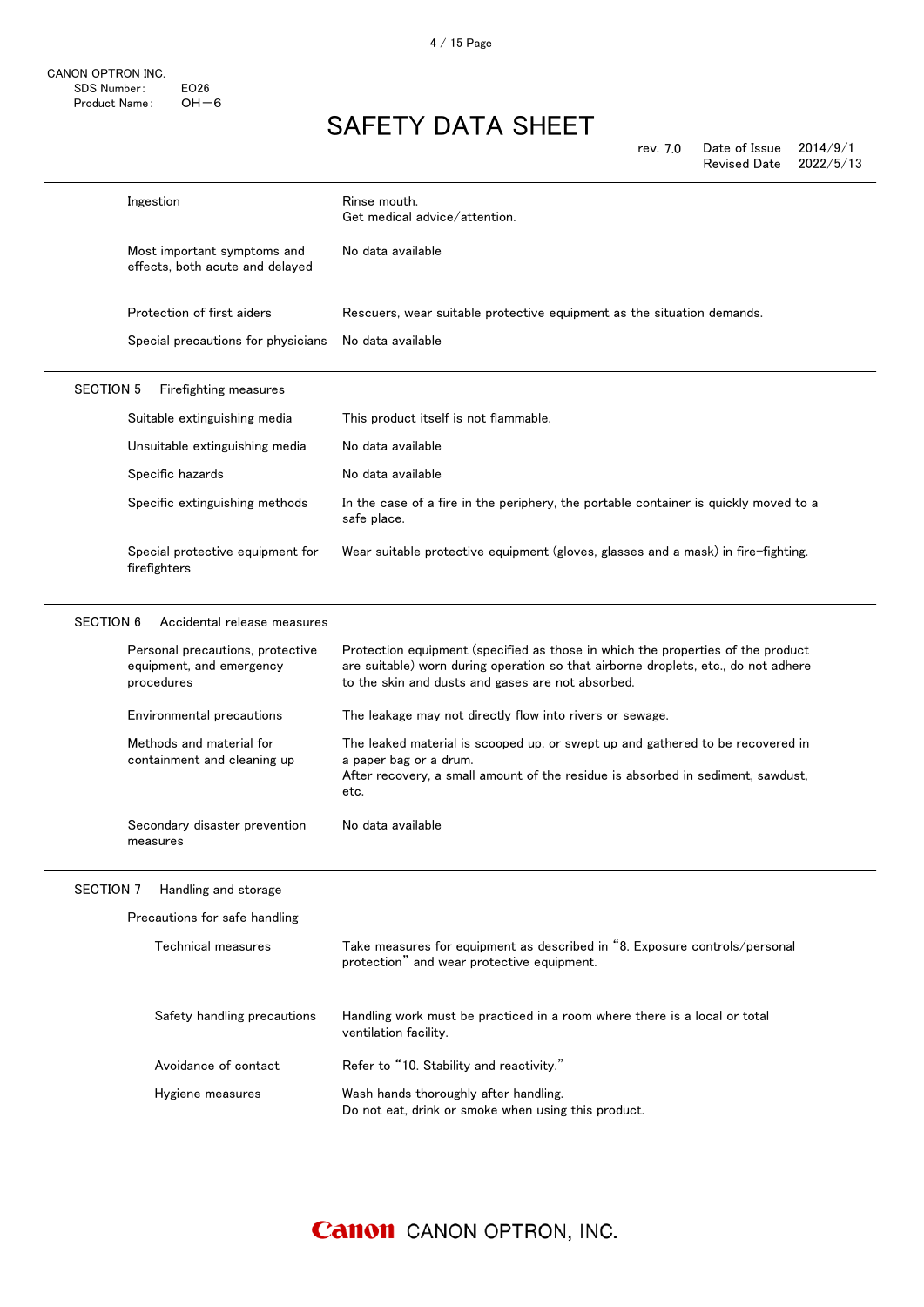5 / 15 Page

# SAFETY DATA SHEET

| rev. 7.0 | Date of Issue       | 2014/9/1  |
|----------|---------------------|-----------|
|          | <b>Revised Date</b> | 2022/5/13 |

| including any incompatibilities                                             |                                                                                                                                    |                                                                                                                                                    |                   |
|-----------------------------------------------------------------------------|------------------------------------------------------------------------------------------------------------------------------------|----------------------------------------------------------------------------------------------------------------------------------------------------|-------------------|
| Safe storage conditions                                                     | metals.<br>Store locked up.                                                                                                        | Store in a well-ventilated place. Keep container tightly closed.<br>Should be stored separately (Al, Ca, Mg, K, Na, Zn, and Li) with strong acids, |                   |
| Safety packaging material                                                   | No data available                                                                                                                  |                                                                                                                                                    |                   |
| <b>SECTION 8</b><br>Exposure controls/personal protection                   |                                                                                                                                    |                                                                                                                                                    |                   |
|                                                                             | <u>ZrO2</u>                                                                                                                        | <u>TiO2</u>                                                                                                                                        | Nb                |
| Permissible concentration                                                   |                                                                                                                                    |                                                                                                                                                    |                   |
| <b>ACGIH</b>                                                                | $TLV$ -TWA: 5 mg/ $m^3$<br>$TLV$ -TWA: 10 mg/m $^{\circ}$<br>(as zirconium and<br>compound, zirconium)<br>$(2015 \text{ version})$ | TLV-TWA: 10 mg/m<br>(titanium dioxide)<br>(2016 version)                                                                                           | No data available |
| Appropriate engineering controls                                            | possible.                                                                                                                          | Use sealed devices, equipment, or a local exhaust ventilation as much as                                                                           |                   |
| Individual protection measures,<br>such as personal protective<br>equipment |                                                                                                                                    |                                                                                                                                                    |                   |
| Respiratory protection                                                      | Dustproof mask                                                                                                                     |                                                                                                                                                    |                   |
| Hand protection                                                             | Protective gloves                                                                                                                  |                                                                                                                                                    |                   |
| Eye/face protection                                                         | Dust-proof glasses                                                                                                                 |                                                                                                                                                    |                   |
|                                                                             |                                                                                                                                    |                                                                                                                                                    |                   |

### SECTION 9 Physical and chemical properties

| Appearance     |                   |  |  |  |
|----------------|-------------------|--|--|--|
| Physical state | Solid             |  |  |  |
| Form           | Pellets, granules |  |  |  |
| Colour         | Gray              |  |  |  |
| Odour          | None              |  |  |  |

|                                                             | <u>ZrO2</u>                             | TiO2                                 | <u>Nb</u>         |
|-------------------------------------------------------------|-----------------------------------------|--------------------------------------|-------------------|
| Melting point/freezing point                                | $2,680^{\circ}$ C<br>(Merck(15th.2013)) | 1855°C                               | $2470^{\circ}C$   |
| Boiling point or initial boiling point<br>and boiling range | $4300^{\circ}C$                         | $2500\!\sim\!3000\mathrm{^\circ\!C}$ | $4742^{\circ}C$   |
| Flammability                                                | No data available                       | No data available                    | No data available |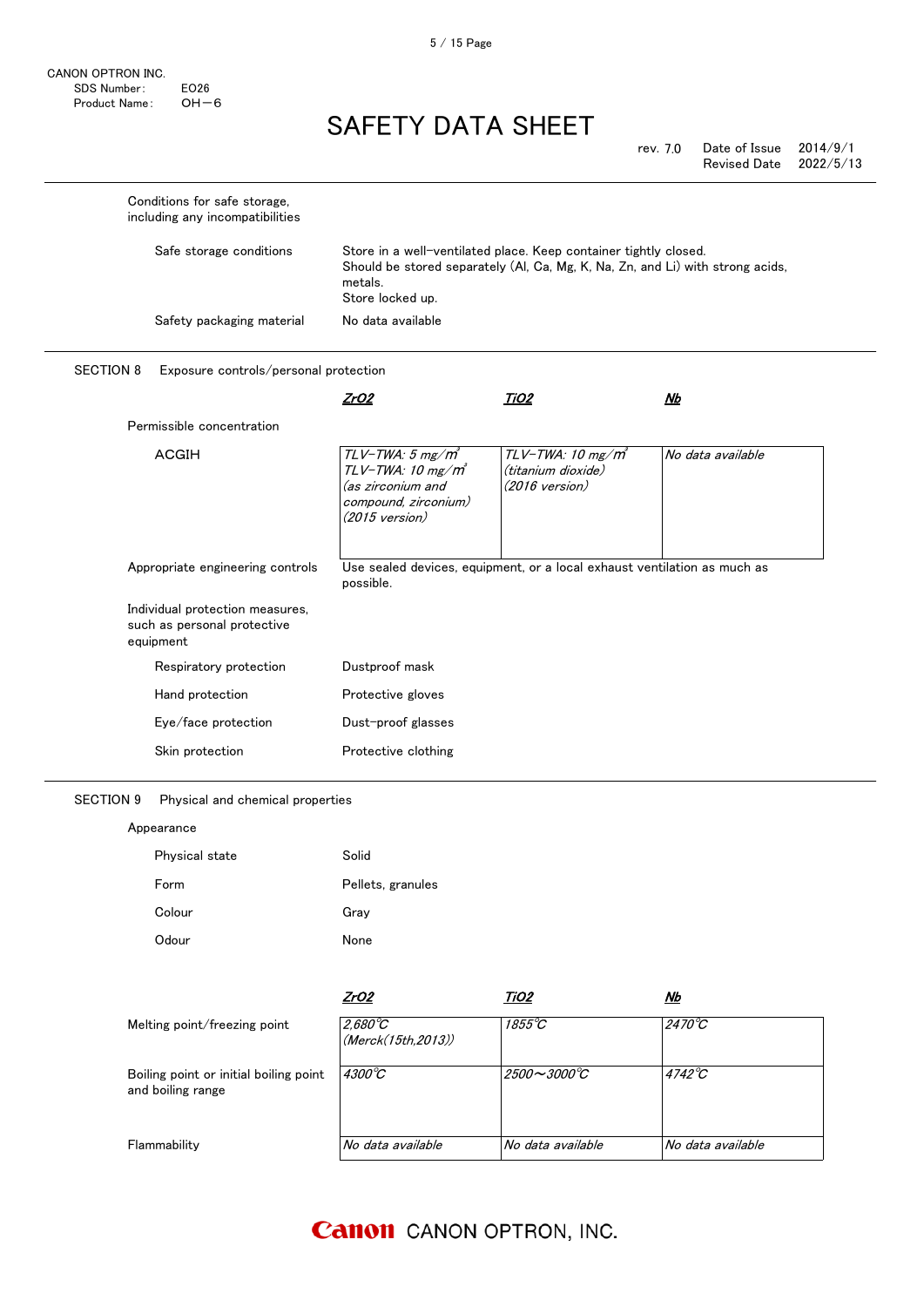rev. 7.0 Date of Issue 2014/9/1 Revised Date

| Upper/lower flammability or<br>explosive limits | No data available                    | No data available                                                             | No data available |
|-------------------------------------------------|--------------------------------------|-------------------------------------------------------------------------------|-------------------|
| Flash point                                     | Noninflammability<br>(GESTIS (2015)) | No data available                                                             | No data available |
| Auto-ignition temperature                       | Noninflammability<br>(GESTIS (2015)) | Noninflammability (HSDB<br>(2016)                                             | No data available |
| Decomposition temperature                       | No data available                    | 1,860°C (GESTIS (2016))                                                       | No data available |
| pH                                              | No data available                    | <b>SUSPENSION IN WATER</b><br>(1 IN 10) IS NEUTRAL TO<br>LITMUS (HSDB (2016)) | No data available |
| Kinematic viscosity                             | No data available                    | No data available                                                             | No data available |
| Solubility                                      |                                      |                                                                               |                   |
| Water                                           | <b>Insoluble</b>                     | <b>Insoluble</b>                                                              | <b>Insoluble</b>  |
| Other solvents                                  | No data available                    | No data available                                                             | No data available |
| Partition coefficient: n-                       | No data available                    | No data available                                                             | No data available |
| octanol/water<br>Vapour pressure                | No data available                    | No data available                                                             | No data available |
| Density and/or relative density                 | No data available                    | 4.23                                                                          | 8.56              |
| (Density)                                       |                                      |                                                                               |                   |
| Relative vapor density                          | No data available                    | No data available                                                             | No data available |
| Particle characteristics                        | No data available                    | No data available                                                             | No data available |
| Other information                               | No data available                    | No data available                                                             | No data available |

#### SECTION 10 Stability and reactivity

|                                    | ZrO2              | TiO2                                                                                   | Nb                                                                                                                                                                                                                                                   |
|------------------------------------|-------------------|----------------------------------------------------------------------------------------|------------------------------------------------------------------------------------------------------------------------------------------------------------------------------------------------------------------------------------------------------|
| Reactivitv                         | No data available | It is stable under the<br>normal handling condition.                                   | No data available                                                                                                                                                                                                                                    |
| Chemical stability                 | No data available | It is stable under the<br>normal handling condition.                                   | It is stable in storage<br>conditions and normal<br>handling.                                                                                                                                                                                        |
| Possibility of hazardous reactions | No data available | Dangerous adverse<br>reaction is not caused<br>under the normal handling<br>condition. | It want to generate<br>hydrogen response to<br>hydrofluoric acid.<br>And chlorine, react at 200<br>°C or more, resulting in a<br>niobium pentachloride.<br>The nitrogen, the reaction<br>was at 1000 $\degree$ C or more.<br>resulting in a nitride. |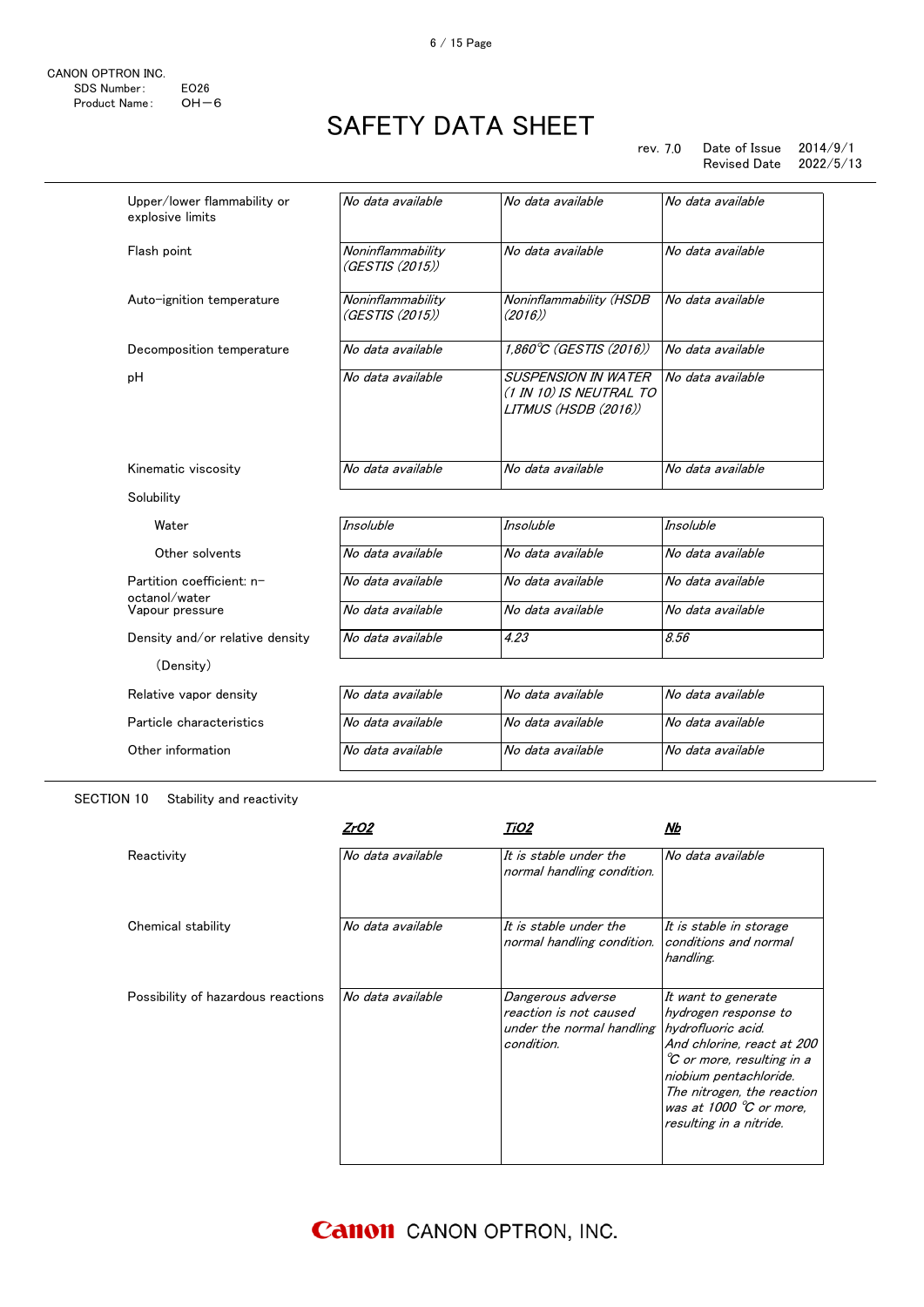$\overline{a}$ 

# SAFETY DATA SHEET

| Conditions to avoid                                  | No data available | It avoid direct rays of the<br>sun and keep it in the<br>cool and dark space. | No data available |
|------------------------------------------------------|-------------------|-------------------------------------------------------------------------------|-------------------|
| Incompatible materials                               | No data available | Oxidizer, reducer                                                             | No data available |
| Hazardous decomposition products   No data available |                   | In the case of fires, a<br>toxic decomposition<br>product may occur.          | No data available |

#### SECTION 11 Toxicological information

|                                                 | <u>ZrO2</u>            | TiO2                                                                                                                                                                                                                                                                                                                                | <u>Nb</u>                                                                                                                                    |
|-------------------------------------------------|------------------------|-------------------------------------------------------------------------------------------------------------------------------------------------------------------------------------------------------------------------------------------------------------------------------------------------------------------------------------|----------------------------------------------------------------------------------------------------------------------------------------------|
| Acute toxicity(oral)                            | No data available      | For a rat LD50 price,><br>2,000 mg/kg, $>$ 5,000<br>$mg/kg$ (SIDS (2015)).<br>10,000 mg/kg (HSDB<br>(Access on May 2016).<br>Ministry of the<br>Environment risk<br>evaluation Vol. 8 (2010))<br>$\geq 12,000$ mg/kg $\geq 20,000$<br>mg/kg (Ministry of the<br>Environment risk<br>evaluation Vol. 8 (2010))<br>There is a report. | Oral - Rat LD: $>$ 10g/kg<br>Intraperitoneal - rat LD:><br>10g/kg<br>Oral - mouse LD:> 10g/kg<br>Intraperitoneal - mouse<br>$LD$ :> $10g/kg$ |
| Acute toxicity (dermal)                         | No data available      | For an LD50 price of the<br>hamsters, $> 10,000$ mg/kg<br>(HSDB (Access on May<br>2016), Ministry of the<br>Environment risk<br>evaluation Vol. 8 (2010))<br>There is a report.                                                                                                                                                     | No data available                                                                                                                            |
| Acute toxicity (Inhalation: Gases)              | Solid (GHS definition) | Solid (GHS definition)                                                                                                                                                                                                                                                                                                              | If inhaled, nasal, throat is<br>stimulated.                                                                                                  |
| Acute toxicity (Inhalation:<br>Vapours)         | Solid (GHS definition) | Solid (GHS definition)                                                                                                                                                                                                                                                                                                              | No data available                                                                                                                            |
| Acute toxicity (Inhalation: Dusts<br>and mists) | No data available      | Based on a report of an<br>LC50 value for rats of $>$<br>5.09 mg/L (SIDS (2015)),<br>it was classified as "Not<br>classified."                                                                                                                                                                                                      | No data available                                                                                                                            |
| Skin corrosion/irritation                       | No data available      | From descriptions (SIDS No data available<br>$(2015)$ of slight or no<br>irritation in skin irritation<br>tests using rabbits, it was<br>classified as "Not<br>classified" (Category 3 in<br>UN GHS classification).                                                                                                                |                                                                                                                                              |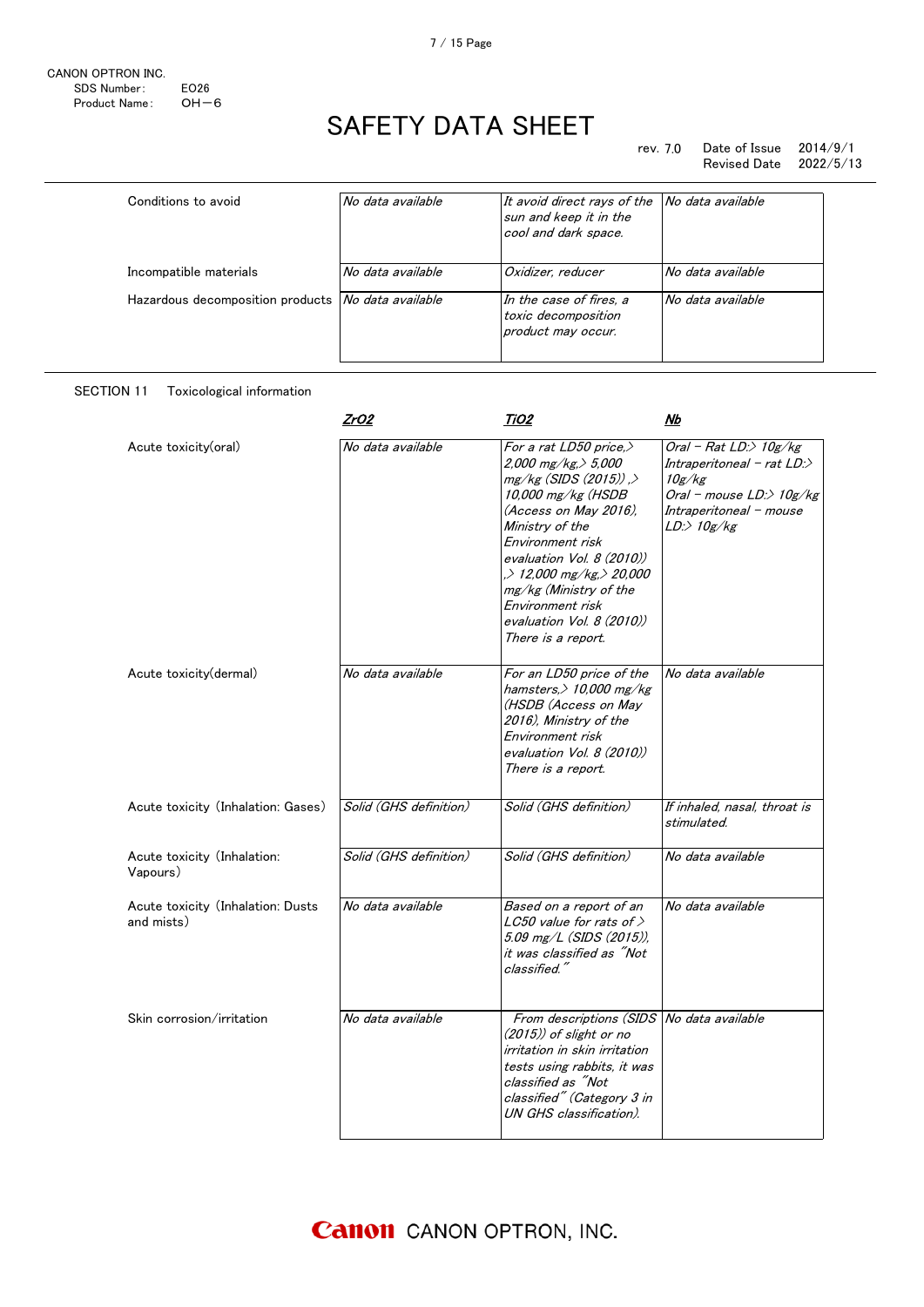CANON OPTRON INC. SDS Number: EO26 Product Name: OH-6

# SAFETY DATA SHEET

#### rev. 7.0 Date of Issue 2014/9/1 Revised Date 2022/5/13

| rabbits, mild conjunctival<br>eyes.<br>redness was observed in<br>2 out of 3 animals 24<br>hours after the<br>application, but<br>disappeared within 48<br>hours, and there is a<br>report that slight irritation<br>was observed 24 hours<br>after the application, but<br>no irritation was observed<br>after 48 and 72 hours<br>$(SIDS (2015))$ . The<br>irritation observed in<br>these tests may be<br>thought to be due to<br>physical stimulation,<br>however, since the<br>particle shape could not<br>be confirmed, it was<br>classified as<br>"Classification not<br>possible."<br>The classification is not<br>Both a skin sensitization No data available<br>Respiratory or skin sensitization<br>possible due to lack of<br>test using the guinea pigs<br>(Buehler method, OECD<br>data.<br>TG 406) and a skin<br>Besides, in DFGOT vol.<br>12 (1999), zirconium and<br>sensitization test using<br>mice (LLNA method,<br>its compounds are<br>OECD TG 429) were<br>classified as a respiratory<br>sensitizer from the<br>negative, and it was<br>information on zirconium<br>judged that this<br>and other zirconium<br>substance doesn't have<br>compounds, but this<br>skin sensitizing potential<br>substance was classified<br>(SIDS (2015)). Therefore.<br>as "Classification not<br>it was classified as "Not<br>possible" due to no<br>classified." |  |
|--------------------------------------------------------------------------------------------------------------------------------------------------------------------------------------------------------------------------------------------------------------------------------------------------------------------------------------------------------------------------------------------------------------------------------------------------------------------------------------------------------------------------------------------------------------------------------------------------------------------------------------------------------------------------------------------------------------------------------------------------------------------------------------------------------------------------------------------------------------------------------------------------------------------------------------------------------------------------------------------------------------------------------------------------------------------------------------------------------------------------------------------------------------------------------------------------------------------------------------------------------------------------------------------------------------------------------------------------------------------------|--|
|                                                                                                                                                                                                                                                                                                                                                                                                                                                                                                                                                                                                                                                                                                                                                                                                                                                                                                                                                                                                                                                                                                                                                                                                                                                                                                                                                                          |  |
|                                                                                                                                                                                                                                                                                                                                                                                                                                                                                                                                                                                                                                                                                                                                                                                                                                                                                                                                                                                                                                                                                                                                                                                                                                                                                                                                                                          |  |
|                                                                                                                                                                                                                                                                                                                                                                                                                                                                                                                                                                                                                                                                                                                                                                                                                                                                                                                                                                                                                                                                                                                                                                                                                                                                                                                                                                          |  |
|                                                                                                                                                                                                                                                                                                                                                                                                                                                                                                                                                                                                                                                                                                                                                                                                                                                                                                                                                                                                                                                                                                                                                                                                                                                                                                                                                                          |  |
|                                                                                                                                                                                                                                                                                                                                                                                                                                                                                                                                                                                                                                                                                                                                                                                                                                                                                                                                                                                                                                                                                                                                                                                                                                                                                                                                                                          |  |
|                                                                                                                                                                                                                                                                                                                                                                                                                                                                                                                                                                                                                                                                                                                                                                                                                                                                                                                                                                                                                                                                                                                                                                                                                                                                                                                                                                          |  |
|                                                                                                                                                                                                                                                                                                                                                                                                                                                                                                                                                                                                                                                                                                                                                                                                                                                                                                                                                                                                                                                                                                                                                                                                                                                                                                                                                                          |  |
|                                                                                                                                                                                                                                                                                                                                                                                                                                                                                                                                                                                                                                                                                                                                                                                                                                                                                                                                                                                                                                                                                                                                                                                                                                                                                                                                                                          |  |
|                                                                                                                                                                                                                                                                                                                                                                                                                                                                                                                                                                                                                                                                                                                                                                                                                                                                                                                                                                                                                                                                                                                                                                                                                                                                                                                                                                          |  |
|                                                                                                                                                                                                                                                                                                                                                                                                                                                                                                                                                                                                                                                                                                                                                                                                                                                                                                                                                                                                                                                                                                                                                                                                                                                                                                                                                                          |  |
|                                                                                                                                                                                                                                                                                                                                                                                                                                                                                                                                                                                                                                                                                                                                                                                                                                                                                                                                                                                                                                                                                                                                                                                                                                                                                                                                                                          |  |
|                                                                                                                                                                                                                                                                                                                                                                                                                                                                                                                                                                                                                                                                                                                                                                                                                                                                                                                                                                                                                                                                                                                                                                                                                                                                                                                                                                          |  |
|                                                                                                                                                                                                                                                                                                                                                                                                                                                                                                                                                                                                                                                                                                                                                                                                                                                                                                                                                                                                                                                                                                                                                                                                                                                                                                                                                                          |  |
|                                                                                                                                                                                                                                                                                                                                                                                                                                                                                                                                                                                                                                                                                                                                                                                                                                                                                                                                                                                                                                                                                                                                                                                                                                                                                                                                                                          |  |
|                                                                                                                                                                                                                                                                                                                                                                                                                                                                                                                                                                                                                                                                                                                                                                                                                                                                                                                                                                                                                                                                                                                                                                                                                                                                                                                                                                          |  |
|                                                                                                                                                                                                                                                                                                                                                                                                                                                                                                                                                                                                                                                                                                                                                                                                                                                                                                                                                                                                                                                                                                                                                                                                                                                                                                                                                                          |  |
|                                                                                                                                                                                                                                                                                                                                                                                                                                                                                                                                                                                                                                                                                                                                                                                                                                                                                                                                                                                                                                                                                                                                                                                                                                                                                                                                                                          |  |
|                                                                                                                                                                                                                                                                                                                                                                                                                                                                                                                                                                                                                                                                                                                                                                                                                                                                                                                                                                                                                                                                                                                                                                                                                                                                                                                                                                          |  |
|                                                                                                                                                                                                                                                                                                                                                                                                                                                                                                                                                                                                                                                                                                                                                                                                                                                                                                                                                                                                                                                                                                                                                                                                                                                                                                                                                                          |  |
|                                                                                                                                                                                                                                                                                                                                                                                                                                                                                                                                                                                                                                                                                                                                                                                                                                                                                                                                                                                                                                                                                                                                                                                                                                                                                                                                                                          |  |
|                                                                                                                                                                                                                                                                                                                                                                                                                                                                                                                                                                                                                                                                                                                                                                                                                                                                                                                                                                                                                                                                                                                                                                                                                                                                                                                                                                          |  |
|                                                                                                                                                                                                                                                                                                                                                                                                                                                                                                                                                                                                                                                                                                                                                                                                                                                                                                                                                                                                                                                                                                                                                                                                                                                                                                                                                                          |  |
|                                                                                                                                                                                                                                                                                                                                                                                                                                                                                                                                                                                                                                                                                                                                                                                                                                                                                                                                                                                                                                                                                                                                                                                                                                                                                                                                                                          |  |
|                                                                                                                                                                                                                                                                                                                                                                                                                                                                                                                                                                                                                                                                                                                                                                                                                                                                                                                                                                                                                                                                                                                                                                                                                                                                                                                                                                          |  |
|                                                                                                                                                                                                                                                                                                                                                                                                                                                                                                                                                                                                                                                                                                                                                                                                                                                                                                                                                                                                                                                                                                                                                                                                                                                                                                                                                                          |  |
|                                                                                                                                                                                                                                                                                                                                                                                                                                                                                                                                                                                                                                                                                                                                                                                                                                                                                                                                                                                                                                                                                                                                                                                                                                                                                                                                                                          |  |
|                                                                                                                                                                                                                                                                                                                                                                                                                                                                                                                                                                                                                                                                                                                                                                                                                                                                                                                                                                                                                                                                                                                                                                                                                                                                                                                                                                          |  |
|                                                                                                                                                                                                                                                                                                                                                                                                                                                                                                                                                                                                                                                                                                                                                                                                                                                                                                                                                                                                                                                                                                                                                                                                                                                                                                                                                                          |  |
|                                                                                                                                                                                                                                                                                                                                                                                                                                                                                                                                                                                                                                                                                                                                                                                                                                                                                                                                                                                                                                                                                                                                                                                                                                                                                                                                                                          |  |
|                                                                                                                                                                                                                                                                                                                                                                                                                                                                                                                                                                                                                                                                                                                                                                                                                                                                                                                                                                                                                                                                                                                                                                                                                                                                                                                                                                          |  |
|                                                                                                                                                                                                                                                                                                                                                                                                                                                                                                                                                                                                                                                                                                                                                                                                                                                                                                                                                                                                                                                                                                                                                                                                                                                                                                                                                                          |  |
|                                                                                                                                                                                                                                                                                                                                                                                                                                                                                                                                                                                                                                                                                                                                                                                                                                                                                                                                                                                                                                                                                                                                                                                                                                                                                                                                                                          |  |
| information on the                                                                                                                                                                                                                                                                                                                                                                                                                                                                                                                                                                                                                                                                                                                                                                                                                                                                                                                                                                                                                                                                                                                                                                                                                                                                                                                                                       |  |
| substance.                                                                                                                                                                                                                                                                                                                                                                                                                                                                                                                                                                                                                                                                                                                                                                                                                                                                                                                                                                                                                                                                                                                                                                                                                                                                                                                                                               |  |
| It is reported that this                                                                                                                                                                                                                                                                                                                                                                                                                                                                                                                                                                                                                                                                                                                                                                                                                                                                                                                                                                                                                                                                                                                                                                                                                                                                                                                                                 |  |
| substance causes                                                                                                                                                                                                                                                                                                                                                                                                                                                                                                                                                                                                                                                                                                                                                                                                                                                                                                                                                                                                                                                                                                                                                                                                                                                                                                                                                         |  |
| Granulomatous skin                                                                                                                                                                                                                                                                                                                                                                                                                                                                                                                                                                                                                                                                                                                                                                                                                                                                                                                                                                                                                                                                                                                                                                                                                                                                                                                                                       |  |
| reactions in humans                                                                                                                                                                                                                                                                                                                                                                                                                                                                                                                                                                                                                                                                                                                                                                                                                                                                                                                                                                                                                                                                                                                                                                                                                                                                                                                                                      |  |
| (DFGOT vol. 12 (1999)). In<br>DFGOT vol. 12 (1999).                                                                                                                                                                                                                                                                                                                                                                                                                                                                                                                                                                                                                                                                                                                                                                                                                                                                                                                                                                                                                                                                                                                                                                                                                                                                                                                      |  |
| zirconium and its                                                                                                                                                                                                                                                                                                                                                                                                                                                                                                                                                                                                                                                                                                                                                                                                                                                                                                                                                                                                                                                                                                                                                                                                                                                                                                                                                        |  |
| compounds are classified                                                                                                                                                                                                                                                                                                                                                                                                                                                                                                                                                                                                                                                                                                                                                                                                                                                                                                                                                                                                                                                                                                                                                                                                                                                                                                                                                 |  |
| as a sensitizer (Sah).                                                                                                                                                                                                                                                                                                                                                                                                                                                                                                                                                                                                                                                                                                                                                                                                                                                                                                                                                                                                                                                                                                                                                                                                                                                                                                                                                   |  |
| From the above, this                                                                                                                                                                                                                                                                                                                                                                                                                                                                                                                                                                                                                                                                                                                                                                                                                                                                                                                                                                                                                                                                                                                                                                                                                                                                                                                                                     |  |
| substance was classified                                                                                                                                                                                                                                                                                                                                                                                                                                                                                                                                                                                                                                                                                                                                                                                                                                                                                                                                                                                                                                                                                                                                                                                                                                                                                                                                                 |  |
| in Category 1.                                                                                                                                                                                                                                                                                                                                                                                                                                                                                                                                                                                                                                                                                                                                                                                                                                                                                                                                                                                                                                                                                                                                                                                                                                                                                                                                                           |  |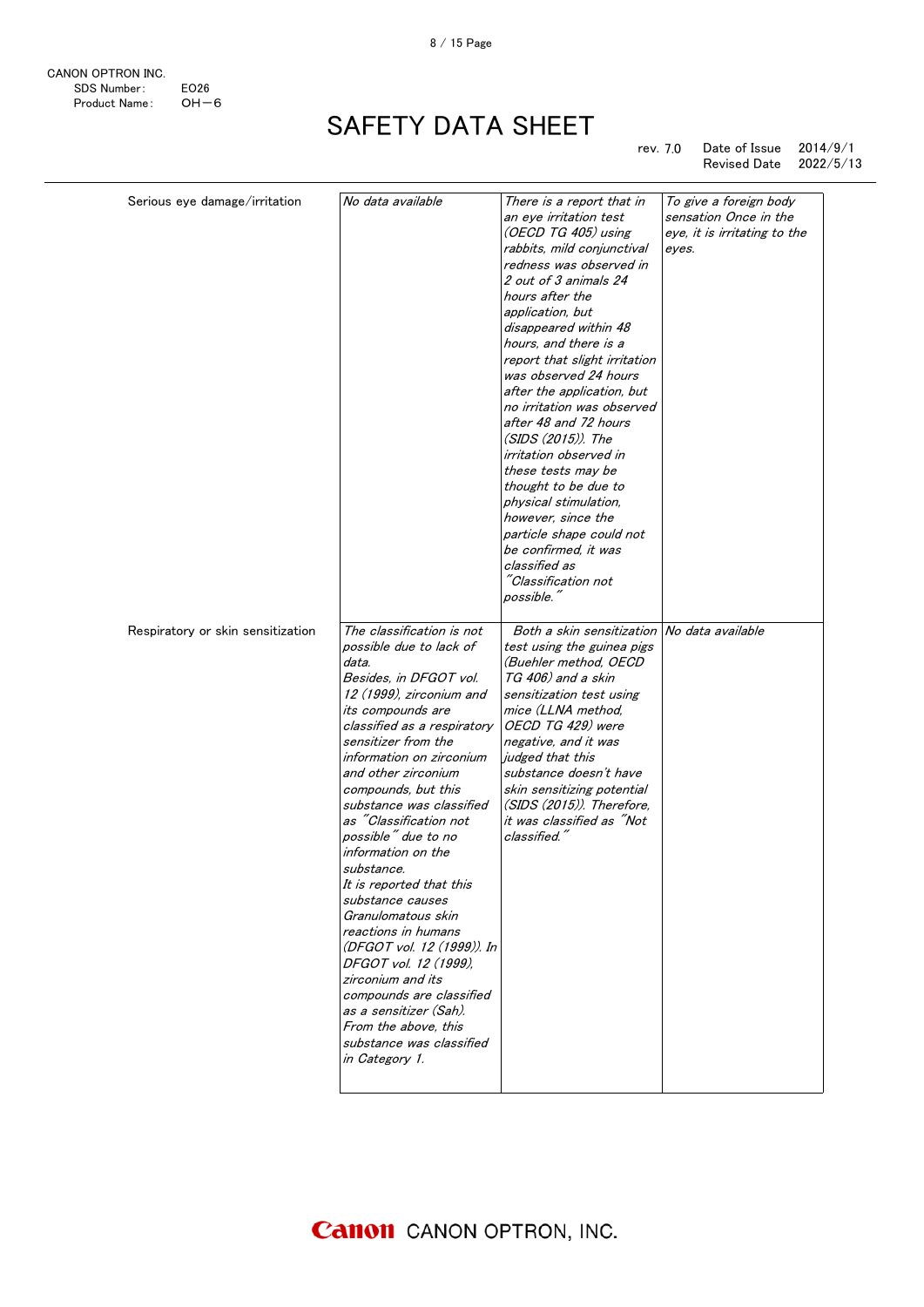CANON OPTRON INC. SDS Number: EO26<br>Product Name: OH-6 Product Name:

# SAFETY DATA SHEET

rev. 7.0 Date of Issue 2014/9/1 Revised Date 2022/5/13

| Germ cell mutagenicity | No data available | No data available<br>As for in vivo, it was |  |
|------------------------|-------------------|---------------------------------------------|--|
|                        |                   | reported that                               |  |
|                        |                   | micronucleus tests using                    |  |
|                        |                   | peripheral erythrocytes or                  |  |
|                        |                   | bone marrow cells of mice                   |  |
|                        |                   | were negative, an hprt                      |  |
|                        |                   | gene mutation assay                         |  |
|                        |                   | using alveolar cells of rats                |  |
|                        |                   | was positive, a                             |  |
|                        |                   | chromosomal aberration                      |  |
|                        |                   | test using mouse bone                       |  |
|                        |                   | marrow cells and a DNA                      |  |
|                        |                   | damage test in rat lungs                    |  |
|                        |                   | were negative (SIDS                         |  |
|                        |                   | (2015), National Institute                  |  |
|                        |                   | of Advanced Industrial                      |  |
|                        |                   | Science and Technology                      |  |
|                        |                   | (2011), DFGOT (2014),                       |  |
|                        |                   | <b>Environmental Risk</b>                   |  |
|                        |                   | Assessment for Chemical                     |  |
|                        |                   | Substances Vol. 8                           |  |
|                        |                   | (Ministry of the                            |  |
|                        |                   | Environment, 2010), IARC                    |  |
|                        |                   | 93 (2010)). As for in vitro.                |  |
|                        |                   | negative results were                       |  |
|                        |                   | reported in all of bacterial                |  |
|                        |                   | reverse mutation tests,                     |  |
|                        |                   | micronucleus tests,                         |  |
|                        |                   | chromosome aberration                       |  |
|                        |                   | tests, and mouse                            |  |
|                        |                   | lymphoma assays using                       |  |
|                        |                   | cultured mammalian cells                    |  |
|                        |                   | (SIDS (2015), OEL                           |  |
|                        |                   | Documentations (Japan                       |  |
|                        |                   | Society For Occupational                    |  |
|                        |                   | Health (JSOH), 2013),                       |  |
|                        |                   | National Institute of                       |  |
|                        |                   | Advanced Industrial                         |  |
|                        |                   | Science and Technology                      |  |
|                        |                   | (2011). IARC 93 (2010).                     |  |
|                        |                   | <b>Environmental Risk</b>                   |  |
|                        |                   | Assessment for Chemical                     |  |
|                        |                   | Substances Vol. 8                           |  |
|                        |                   | (Ministry of the                            |  |
|                        |                   | Environment, 2010),                         |  |
|                        |                   | DFGOT (2014)). In                           |  |
|                        |                   | addition, it is evaluated in                |  |
|                        |                   | SIDS (2015) that it is not                  |  |
|                        |                   | possible to conclude on                     |  |
|                        |                   | the genotoxicity of this                    |  |
|                        |                   | substance because                           |  |
|                        |                   | positive in vivo findings                   |  |
|                        |                   | are not by standard tests.                  |  |
|                        |                   | From the above, it was                      |  |
|                        |                   | classified as                               |  |
|                        |                   | "Classification not                         |  |
|                        |                   | possible."                                  |  |
|                        |                   |                                             |  |
|                        |                   |                                             |  |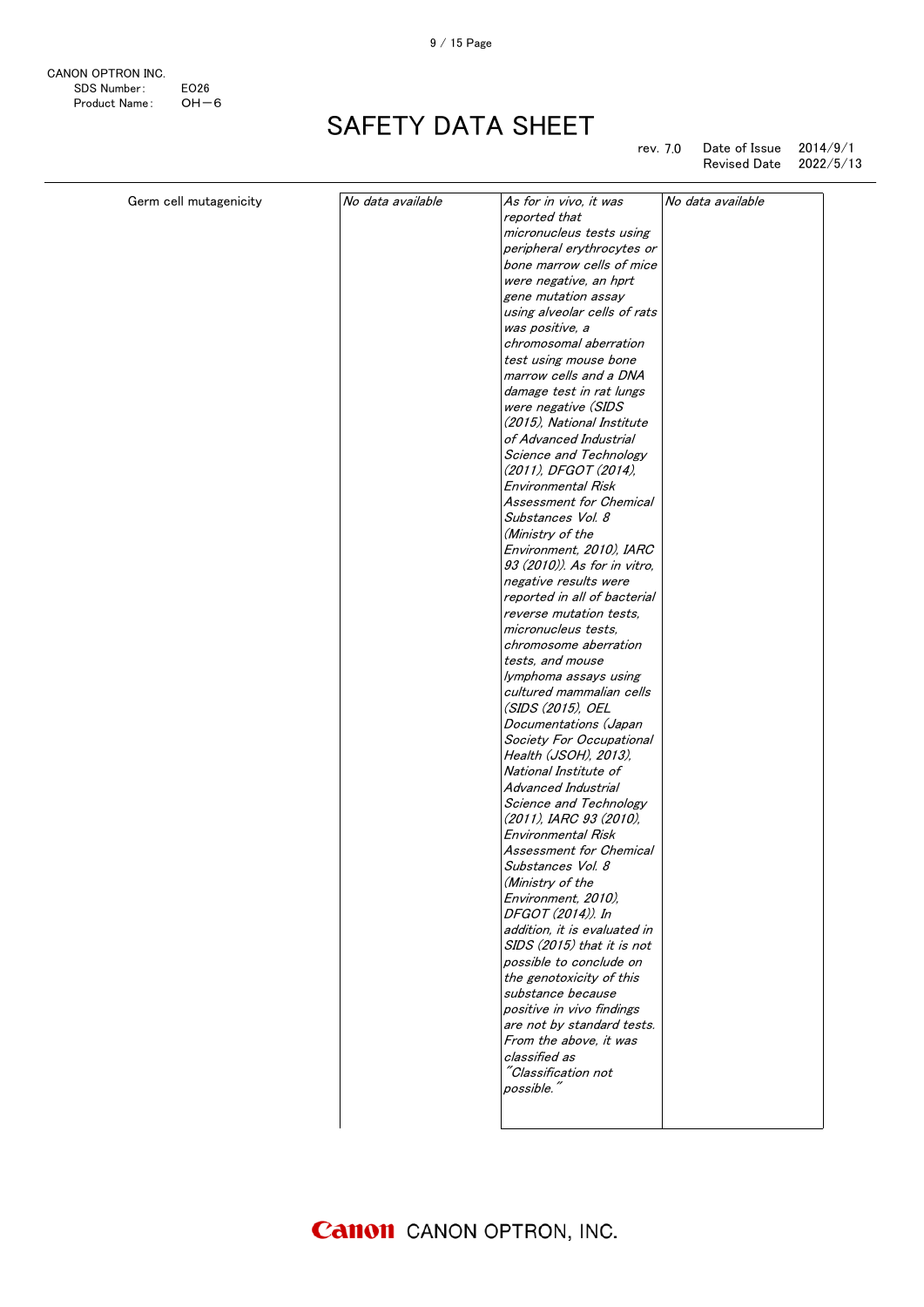10 / 15 Page

| Carcinogenicity | As described in this       | In a large-scale cohort           | No data available |
|-----------------|----------------------------|-----------------------------------|-------------------|
|                 | hazard class for zirconium | study in Europe, the mild         |                   |
|                 | (CAS number: 7440-67-      | increase of the risk of the       |                   |
|                 | 7). ACGIH classified       | lung cancer was                   |                   |
|                 | zirconium and its          | suggested by the                  |                   |
|                 | compounds in A4 in         | occupation revelation to          |                   |
|                 | carcinogenicity (ACGIH     | this material, but it was         |                   |
|                 | (7th, 2001)). Therefore,   | said to this material             |                   |
|                 | this substance was         | revelation and association        |                   |
|                 | classified as              | with the carcinogenesis           |                   |
|                 | "Classification not        | that the carcinogenic             |                   |
|                 | possible" for this hazard  | evidence in the Homo              |                   |
|                 | class.                     | sapiens was restrictive in        |                   |
|                 |                            | others which a dose-              |                   |
|                 |                            | response relationship was         |                   |
|                 |                            | not seen in in revelation         |                   |
|                 |                            |                                   |                   |
|                 |                            | group, a cohort study in          |                   |
|                 |                            | the North America and             |                   |
|                 |                            | the case-control study            |                   |
|                 |                            | without being shown               |                   |
|                 |                            | (IARC 93 (2010)).                 |                   |
|                 |                            | Increase of the frequency         |                   |
|                 |                            | of adenoma of the lungs           |                   |
|                 |                            | and the squamous cancer           |                   |
|                 |                            | was seen in a rat in one          |                   |
|                 |                            | inhalational examination          |                   |
|                 |                            | that came to light in the         |                   |
|                 |                            | experimental animals in           |                   |
|                 |                            | high density group (250           |                   |
|                 |                            | mg/m <sup>*</sup> ) for two years |                   |
|                 |                            | (IARC 93 (2010), SIDS             |                   |
|                 |                            | $(2015)$ . In addition,           |                   |
|                 |                            | increase (32/100 vs.              |                   |
|                 |                            | control group 1/271) of           |                   |
|                 |                            | the outbreak frequency of         |                   |
|                 |                            | the lung tumor (benign            |                   |
|                 |                            | squamous epithelium               |                   |
|                 |                            | tumor, squamous cancer,           |                   |
|                 |                            | adenoma.                          |                   |
|                 |                            | adenocarcinoma) was               |                   |
|                 |                            | seen in the revelation            |                   |
|                 |                            | group, but oncogenic              |                   |
|                 |                            | increase was not seen             |                   |
|                 |                            | even in the examination           |                   |
|                 |                            | that inhaled super finer          |                   |
|                 |                            | particles (P25) of this           |                   |
|                 |                            | material to a rat for two         |                   |
|                 |                            | years, and came to light          |                   |
|                 |                            | in the murine examination         |                   |
|                 |                            | (IARC 93 (2010)) . In             |                   |
|                 |                            | addition, it was admitted         |                   |
|                 |                            | the frequency increase of         |                   |
|                 |                            |                                   |                   |
|                 |                            | the benign and malignant          |                   |
|                 |                            | lung tumor in the                 |                   |
|                 |                            | intratracheal examination         |                   |
|                 |                            | that It injected to lat with      |                   |
|                 |                            | titanium oxide. On the            |                   |
|                 |                            | other hand, the increase          |                   |
|                 |                            | of tumor was not seen in          |                   |
|                 |                            | a rat, a mouse in oral,           |                   |
|                 |                            | subcutis, neither                 |                   |
|                 |                            | examination that It gave          |                   |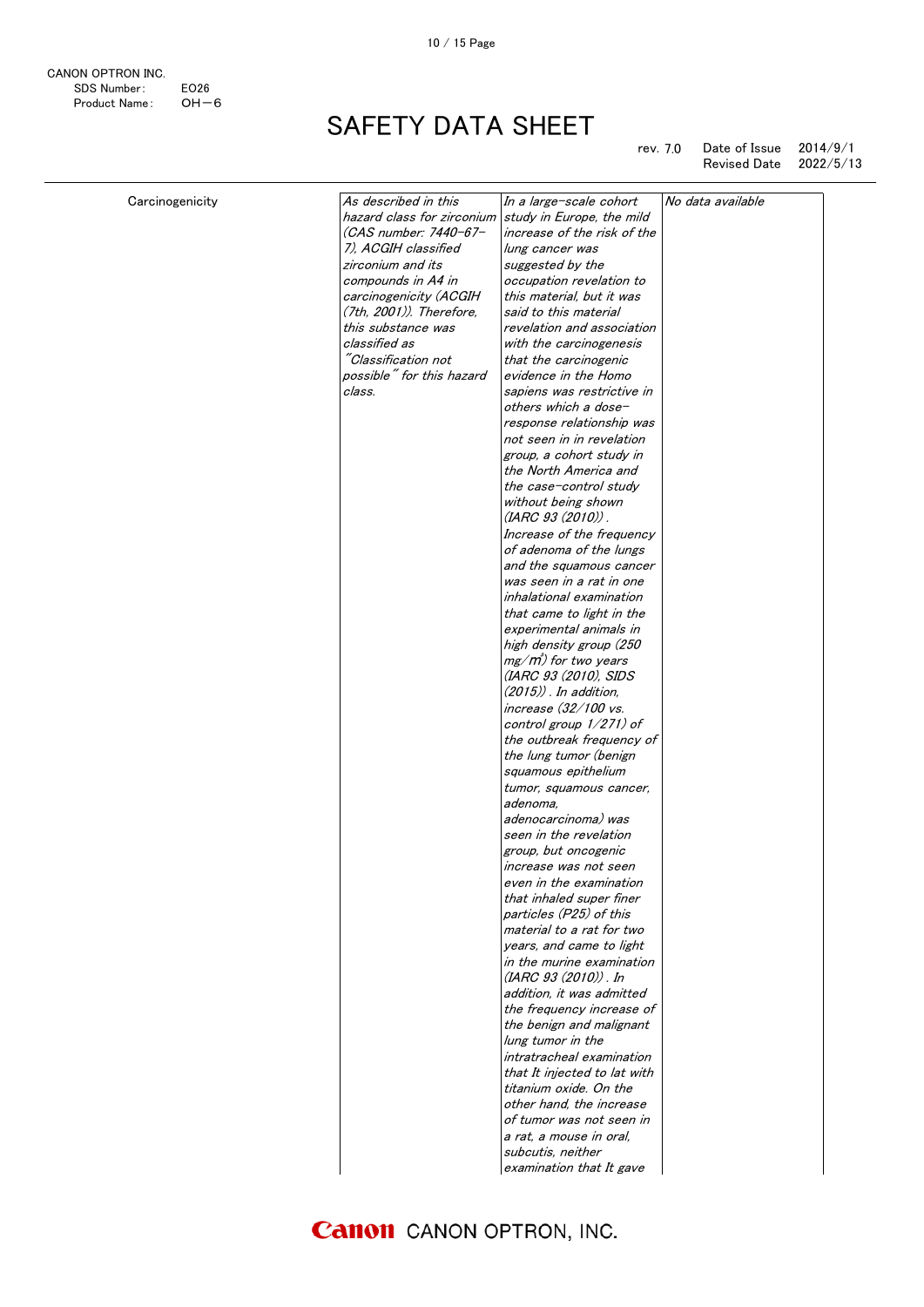#### SAFETY DATA SHEET SHEET **hand** of tumor was not seen in

11 / 15 Page

|                                                                      |                   | intraperitoneally (IARC 93<br>(2010)). It classified the<br>IARC in group 2B than<br>the above saying that<br>there was carcinogenic<br>enough evidence in the<br>experimental animals<br>(IARC 93 (2010)) . In<br>addition, Nihon Sangyo<br>hygiene society classifies<br>it in second group B as a<br>temporary classification<br>(advice (2015) of the<br>acceptable concentration)                                                                                                                                                                                                                                                                  |                   |
|----------------------------------------------------------------------|-------------------|---------------------------------------------------------------------------------------------------------------------------------------------------------------------------------------------------------------------------------------------------------------------------------------------------------------------------------------------------------------------------------------------------------------------------------------------------------------------------------------------------------------------------------------------------------------------------------------------------------------------------------------------------------|-------------------|
| Reproductive toxicity                                                | No data available | In a<br>reproduction/developmen<br>tal toxicity screening test<br>(OECD TG $421$ ) using<br>rats, no adverse effects<br>on fertility of parental<br>animals, survival and<br>development up to 4 days<br>after delivery of offspring<br>were observed even up to<br>at a dose of 1,000<br>mg/kg/day administered<br>by gavage $(SIDS (2015))$ .<br>However, because this<br>test is a screening test, it<br>was not possible to<br>classify this substance as<br>"Not classified" only from<br>this result, and there is<br>no other data available for<br>classification. Therefore.<br>the classification was not<br>possible due to lack of<br>data. | No data available |
| Specific target organ toxicity(single No data available<br>exposure) |                   | No data available                                                                                                                                                                                                                                                                                                                                                                                                                                                                                                                                                                                                                                       | No data available |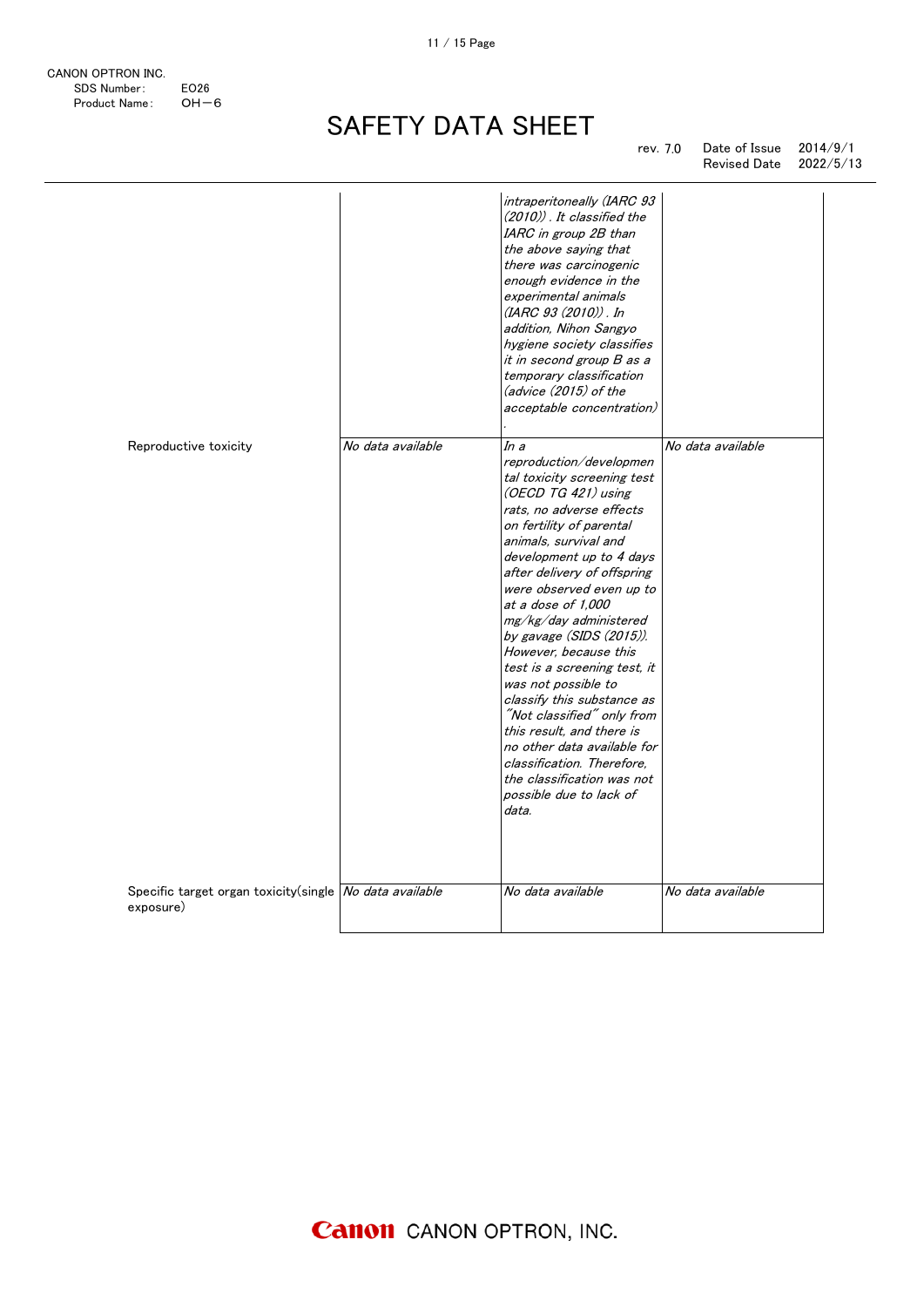CANON OPTRON INC. SDS Number: EO26<br>Product Name: OH-6 Product Name:

SAFETY DATA SHEET

rev. 7.0 Date of Issue 2014/9/1 Revised Date 2022/5/13

| Specific target organ<br>toxicity(repeated exposure) | As for humans, it is<br>reported that effects on       | There is no information<br>on humans. | No data available |
|------------------------------------------------------|--------------------------------------------------------|---------------------------------------|-------------------|
|                                                      | lungs were not observed                                | As for experimental                   |                   |
|                                                      | in workers exposed to                                  | animals, in a 2-year                  |                   |
|                                                      | this substance (DFGOT                                  | inhalation toxicity test              |                   |
|                                                      | vol. 12 (1999)).                                       | using rats, increases in              |                   |
|                                                      | On the other hand,                                     | leukocyte and neutrophil              |                   |
|                                                      | changes in the lung                                    | counts, and increase in               |                   |
|                                                      | (asthma, bronchitis,                                   | pneumonia, tracheitis, and            |                   |
|                                                      | pneumoconiosis, sarcoid                                | rhinitis with squamous                |                   |
|                                                      | granulomatosis,                                        | metaplasia in the anterior            |                   |
|                                                      | granulomatous interstitial                             | nasal cavity were                     |                   |
|                                                      | pneumonia) were                                        | observed at 10 mg/m                   |                   |
|                                                      | reported, but it is                                    | which is in the range of              |                   |
|                                                      | reported that association                              | Category 1, and in a 24-              |                   |
|                                                      | with this substance is not                             | month inhalation toxicity             |                   |
|                                                      | clear because they were                                | study using rats, lung                |                   |
|                                                      | also exposed to other                                  | fibrosis, minor changes in            |                   |
|                                                      | substances that could                                  | cytologic pattern in                  |                   |
|                                                      | cause lung damage                                      | bronchoalveolar lavage                |                   |
|                                                      | (DFGOT vol. 12 (1999)).                                | fluid (BALF), a slight                |                   |
|                                                      | However, there are cases                               | <i>increase in</i>                    |                   |
|                                                      | where zirconium was                                    | polymorphonuclear                     |                   |
|                                                      | confirmed in                                           | leukocyte count, increase             |                   |
|                                                      | granulomatous lesions in                               | in macrophage and                     |                   |
|                                                      | the lungs of three, and                                | hyperplasia of the lung-              |                   |
|                                                      | extrinsic allergic alveolitis                          | associated lymph nodes                |                   |
|                                                      | was observed just in one.                              | were observed at 5 mg/                |                   |
|                                                      | It is reported that                                    | m <sup>"</sup> (SIDS (2015)).         |                   |
|                                                      | histological examination                               | Besides, as for oral                  |                   |
|                                                      | of the lungs revealed                                  | route, no effects were                |                   |
|                                                      | "various stages of                                     | observed even at doses                |                   |
|                                                      | epithelioid cell granuloma                             | corresponding to "Not                 |                   |
|                                                      | induced by foreign                                     | classified" in 13-week or             |                   |
|                                                      | matter" with foreign                                   | 103-week repeated dose                |                   |
|                                                      | matter inclusions in giant                             | toxicity tests using rats             |                   |
|                                                      | cells and fibrosis, and the                            | or mice dosed by feeding              |                   |
|                                                      | principal component of                                 | (Environmental Risk                   |                   |
|                                                      | foreign matter is                                      | Assessment for Chemical               |                   |
|                                                      | zirconium, and similar                                 | Substances Vol. 8                     |                   |
|                                                      | changes were also found                                | (Ministry of the                      |                   |
|                                                      | in skin, and                                           | Environment, 2010)).                  |                   |
|                                                      | granulomatous lesions                                  | Therefore, it was                     |                   |
|                                                      | were observed in                                       | classified in Category 1              |                   |
|                                                      | mammary and axillary                                   | (respiratory organs).                 |                   |
|                                                      | lymph nodes (DFGOT vol.<br>12 (1999)).                 |                                       |                   |
|                                                      | As for experimental                                    |                                       |                   |
|                                                      | animals, it is reported that                           |                                       |                   |
|                                                      | toxic effects were not                                 |                                       |                   |
|                                                      | found in an inhalation                                 |                                       |                   |
|                                                      | toxicity test using rats,                              |                                       |                   |
|                                                      |                                                        |                                       |                   |
|                                                      | rabbits, dogs, guinea pigs,<br>and cats (DFGOT vol. 12 |                                       |                   |
|                                                      | (1999), ACGIH (7th.                                    |                                       |                   |
|                                                      | 2001)). It is also reported                            |                                       |                   |
|                                                      | that in a diet                                         |                                       |                   |
|                                                      | administration test using                              |                                       |                   |
|                                                      | rats, toxic effects were                               |                                       |                   |
|                                                      | not observed (DFGOT vol.                               |                                       |                   |
|                                                      | 12 (1999)).                                            |                                       |                   |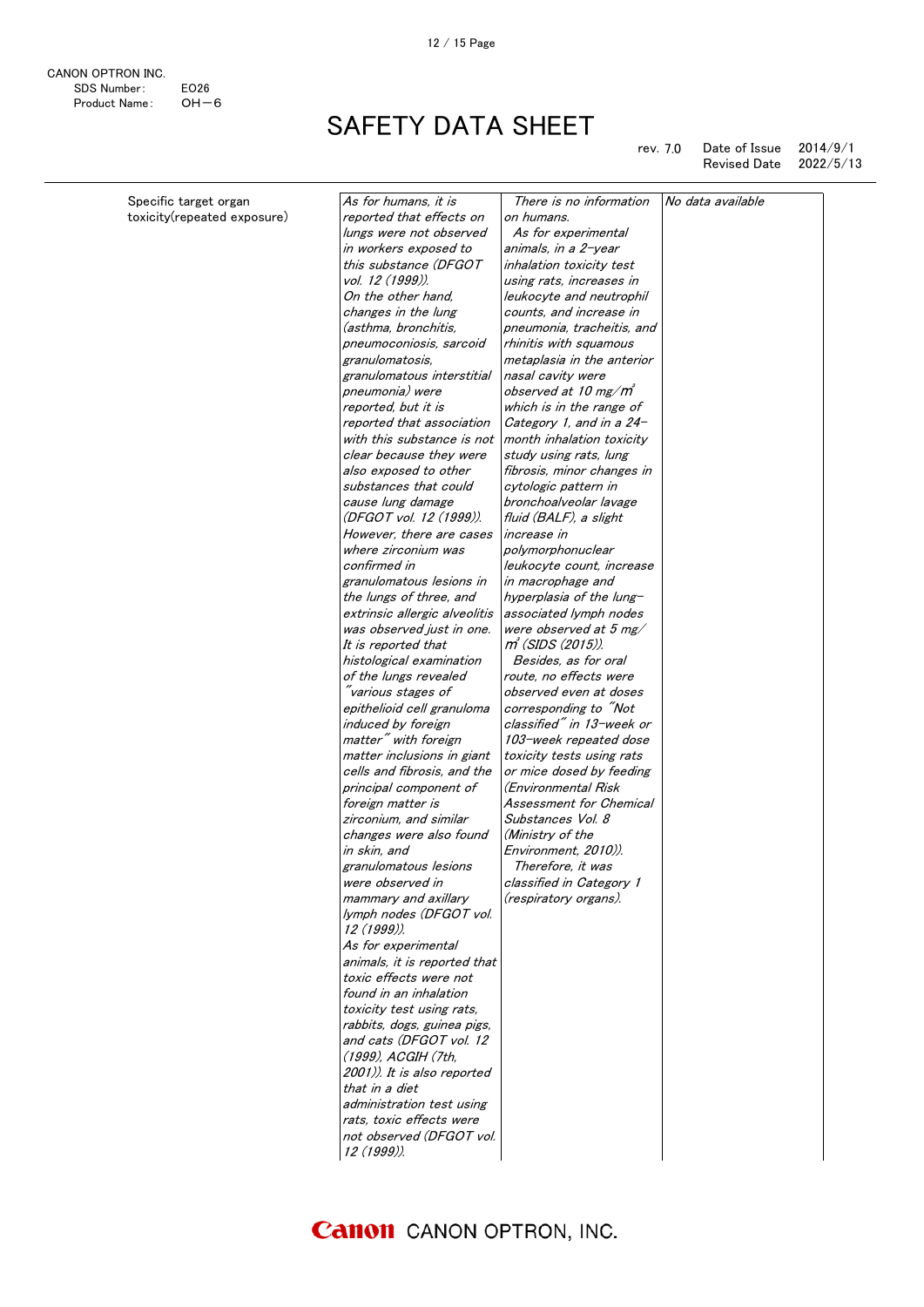#### SAFETY DATA SHEET  $\Lambda$  cctv  $\mathbf{v}$  and  $\mathbf{v}$  is the set using  $\mathbf{v}$

| Aspiration hazard<br>Other information                         | As above, because<br>effects of this substance<br>cannot be denied<br>completely in humans, the<br>substance was classified<br>as "Classification not<br>possible."<br>No data available<br>No data available | No data available                                                                                                                                                                                                                                                                                             | No data available |
|----------------------------------------------------------------|---------------------------------------------------------------------------------------------------------------------------------------------------------------------------------------------------------------|---------------------------------------------------------------------------------------------------------------------------------------------------------------------------------------------------------------------------------------------------------------------------------------------------------------|-------------------|
| <b>SECTION 12</b><br>Ecological information                    | <u>ZrO2</u>                                                                                                                                                                                                   | <u>TiO2</u>                                                                                                                                                                                                                                                                                                   | Nb                |
| Toxicity                                                       |                                                                                                                                                                                                               |                                                                                                                                                                                                                                                                                                               |                   |
| Hazardous to the aguatic<br>environment Short-<br>term(acute)  | No data available                                                                                                                                                                                             | From 72-hour EL50<br>(growth rate) $>$ 100 mg/L<br>for algae<br>(Pseudokirchneriella<br>subcapitata), 48-hour<br>$EL50 > 100$ mg/L for<br>crustacea (Daphnia<br>magna), and 96-hour<br>$LL50 > 100$ mg/L for fish<br>(Oryzias latipes) (all SIDS,<br>2015), it was classified as<br>"Not classified."         | No data available |
| Hazardous to the aquatic<br>environment Long-<br>term(chronic) | No data available                                                                                                                                                                                             | Reliable chronic toxicity<br>data were not obtained. It<br>is poorly water-soluble<br>(insoluble in water, ICSC,<br>2002), and classified as<br>"Not classified" for acute<br>toxicity, but due to the<br>unknown environmental<br>behavior of the inorganic<br>compound, it was<br>classified in Category 4. | No data available |
| Persistence and degradablility                                 | No data available                                                                                                                                                                                             | No data available                                                                                                                                                                                                                                                                                             | No data available |
| Bioaccumulative potential                                      | No data available                                                                                                                                                                                             | No data available                                                                                                                                                                                                                                                                                             | No data available |
| Mobility in soil                                               | No data available                                                                                                                                                                                             | No data available                                                                                                                                                                                                                                                                                             | No data available |
| Hazard to the ozone layer                                      | No data available                                                                                                                                                                                             | No data available                                                                                                                                                                                                                                                                                             | No data available |
| Other adverse effects                                          | No data available                                                                                                                                                                                             | No data available                                                                                                                                                                                                                                                                                             | No data available |

#### SECTION 13 Disposal considerations

| Waste treatment methods                              | Process is contracted to industrial waste disposers who received approval of a<br>prefectural governor.                                                                                                                       |
|------------------------------------------------------|-------------------------------------------------------------------------------------------------------------------------------------------------------------------------------------------------------------------------------|
| Contaminated container and<br>contaminated packaging | The container is recycled after being cleaned, or is appropriately processed<br>according to the standards of related laws and regulations.<br>When disposing of empty containers, the contents should be completely removed. |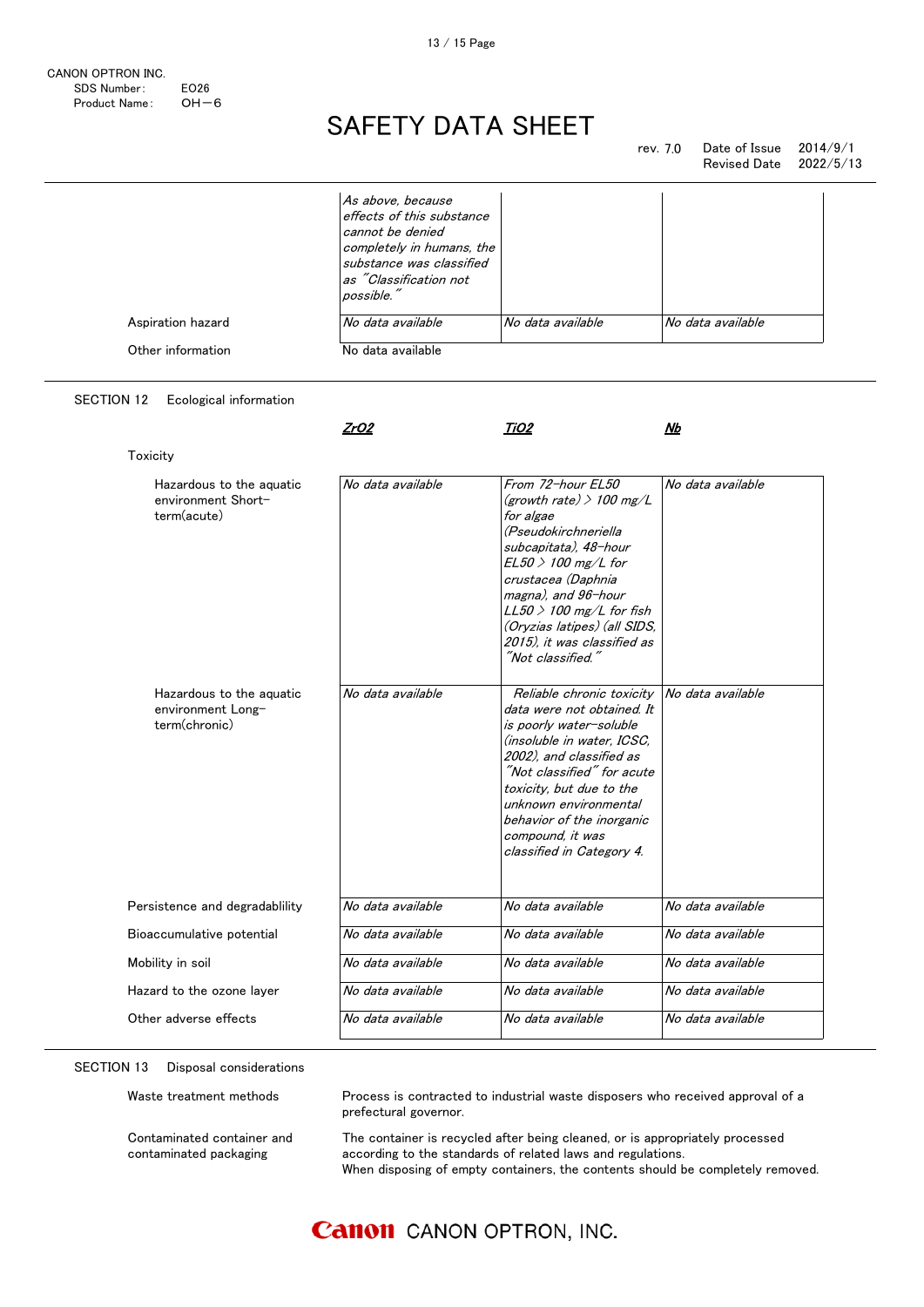| <b>SECTION 14</b>             | Transport information                                      |                                                                                                                                                                                                      |                                                                                                                                                                                   |                                                                                                                                                                                   |
|-------------------------------|------------------------------------------------------------|------------------------------------------------------------------------------------------------------------------------------------------------------------------------------------------------------|-----------------------------------------------------------------------------------------------------------------------------------------------------------------------------------|-----------------------------------------------------------------------------------------------------------------------------------------------------------------------------------|
|                               |                                                            | ZrO2                                                                                                                                                                                                 | TiO <sub>2</sub>                                                                                                                                                                  | Nb                                                                                                                                                                                |
| International regulation      |                                                            |                                                                                                                                                                                                      |                                                                                                                                                                                   |                                                                                                                                                                                   |
| UN number                     |                                                            | Not applicable                                                                                                                                                                                       | Not applicable                                                                                                                                                                    | Not applicable                                                                                                                                                                    |
|                               | UN proper shipping name                                    | Not applicable                                                                                                                                                                                       | Not applicable                                                                                                                                                                    | Not applicable                                                                                                                                                                    |
| UN classification             |                                                            | Not applicable                                                                                                                                                                                       | Not applicable                                                                                                                                                                    | Not applicable                                                                                                                                                                    |
|                               | Transport hazard class                                     | Not applicable                                                                                                                                                                                       | Not applicable                                                                                                                                                                    | Not applicable                                                                                                                                                                    |
| Packing group                 |                                                            | Not applicable                                                                                                                                                                                       | Not applicable                                                                                                                                                                    | Not applicable                                                                                                                                                                    |
| environment                   | Hazardous to the aquatic                                   | No data available                                                                                                                                                                                    | No data available                                                                                                                                                                 | No data available                                                                                                                                                                 |
|                               | Maritime transport in bulk<br>according to IMO instruments | No data available                                                                                                                                                                                    | No data available                                                                                                                                                                 | No data available                                                                                                                                                                 |
|                               | Japanese lows and regulations                              | Land regulation<br>information Not applicable<br>Maritime regulatory<br>information non-<br>hazardous materials<br>Aviation regulatory<br>information non-<br>hazardous materials                    | Land regulation<br>information Not applicable<br>Maritime regulatory<br>information non-<br>hazardous materials<br>Aviation regulatory<br>information non-<br>hazardous materials | Land regulation<br>information Not applicable<br>Maritime regulatory<br>information non-<br>hazardous materials<br>Aviation regulatory<br>information non-<br>hazardous materials |
| Special precautions for users |                                                            | Requires retention of<br>yellow card when<br>transporting.<br>When transporting.<br>protect from direct<br>sunlight and take on<br>cargo without breakage of<br>container, corrosion and<br>leakage. | When transporting,<br>protect from direct<br>sunlight and take on<br>cargo without breakage of<br>container, corrosion and<br>leakage.<br>Do not stack heavy good<br>thereupon.   | No data available                                                                                                                                                                 |
| <b>Special Provisions</b>     |                                                            |                                                                                                                                                                                                      | -                                                                                                                                                                                 | $\overline{\phantom{0}}$                                                                                                                                                          |

#### SECTION 15 Regulatoly information(Japan)

|                                                     | ZrO2                                                              | TiO2                                                              | Nb             |
|-----------------------------------------------------|-------------------------------------------------------------------|-------------------------------------------------------------------|----------------|
| Occupational Safety and Health<br>Law               | There is it in the case of<br>an application or an<br>application | There is it in the case of<br>an application or an<br>application | Not applicable |
| <b>PRTR Law</b>                                     | Not applicable                                                    | Not applicable                                                    | Not applicable |
| Poisonous and Deleterious<br>Substances control Law | Not applicable                                                    | Not applicable                                                    | Not applicable |
| Labor Standards Act.                                | Not applicable                                                    | Not applicable                                                    | Not applicable |
| Chemical substances control Law                     | Not applicable                                                    | Not applicable                                                    | Not applicable |
| Fire fighting Law                                   | Not applicable                                                    | Not applicable                                                    | Not applicable |